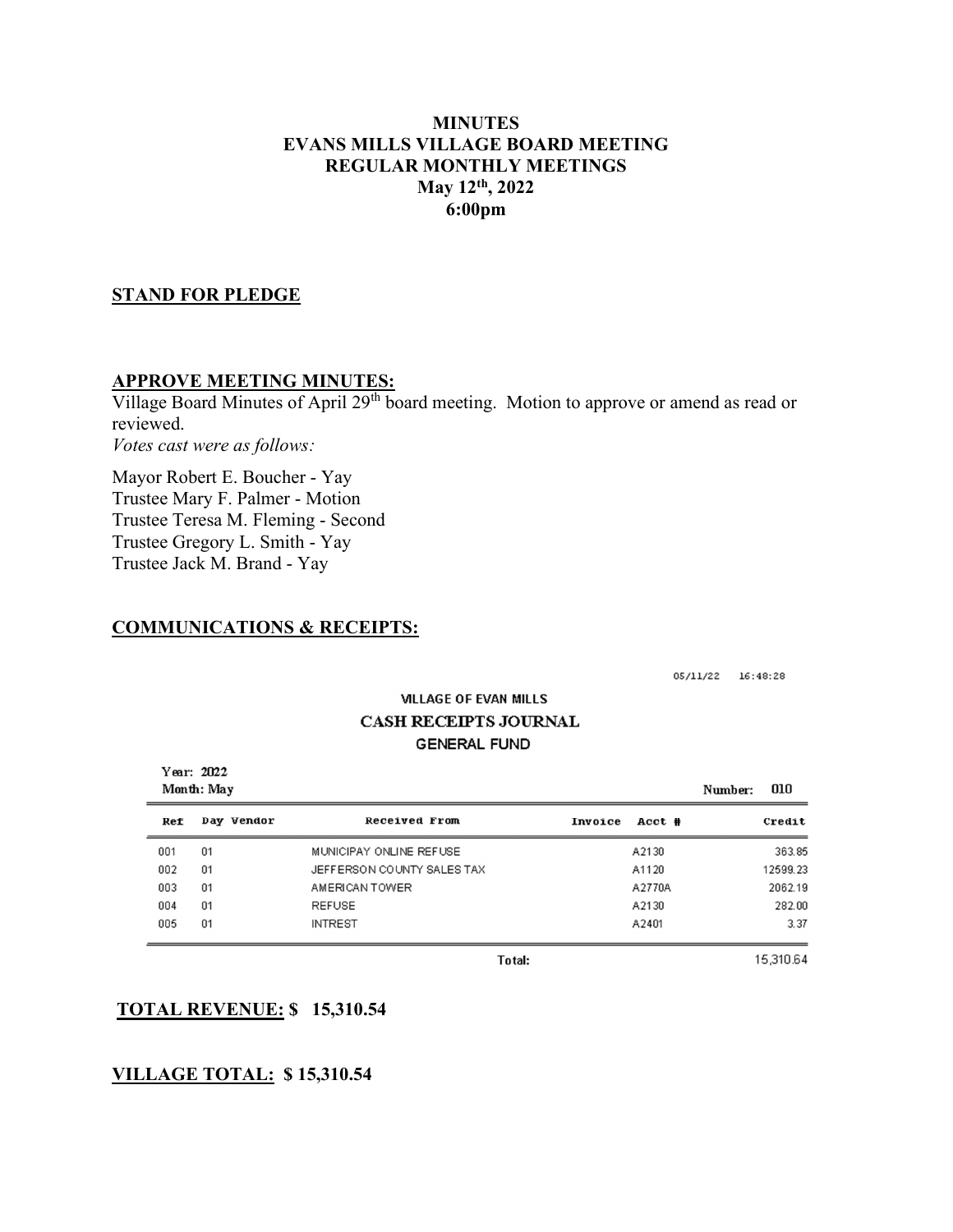# BUSINESS - AUDITED VOUCHERS:

#### GENERAL FUND:

A motion to pay bills on audited s Abstract #12, claims #233-#252 totaling \$15,419.87

Votes cast were as follows:

Mayor Robert E. Boucher - Yay Trustee Mary F. Palmer - Yay Trustee Teresa M. Fleming - Second Trustee Gregory L. Smith - Yay Trustee Jack M. Brand - Motion

#### WATER FUND:

A motion to pay bills on audited Abstract 12, claims #88-90, totaling \$355.70 Votes cast were as follows:

Mayor Robert E. Boucher - Yay Trustee Mary F. Palmer - Yay Trustee Teresa M. Fleming - Second Trustee Gregory L. Smith - Yay Trustee Jack M. Brand - Motion

#### SEWER FUND:

A motion to pay bills on audited Abstract #12, claims #63-64, totaling \$2,048.19. Votes cast were as follows:

Mayor Robert E. Boucher - Yay Trustee Mary F. Palmer - Yay Trustee Teresa M. Fleming - Second Trustee Gregory L. Smith - Yay Trustee Jack M. Brand - Motion

> \*LIBRARY FUND: Village will submit bills on behalf of the Village Library on audited Abstract #12 totaling \$4,287.54. No votes to be cast.

#### RESIDENTS:

#### UPDATE FROM DPW SUPERINTENDENT: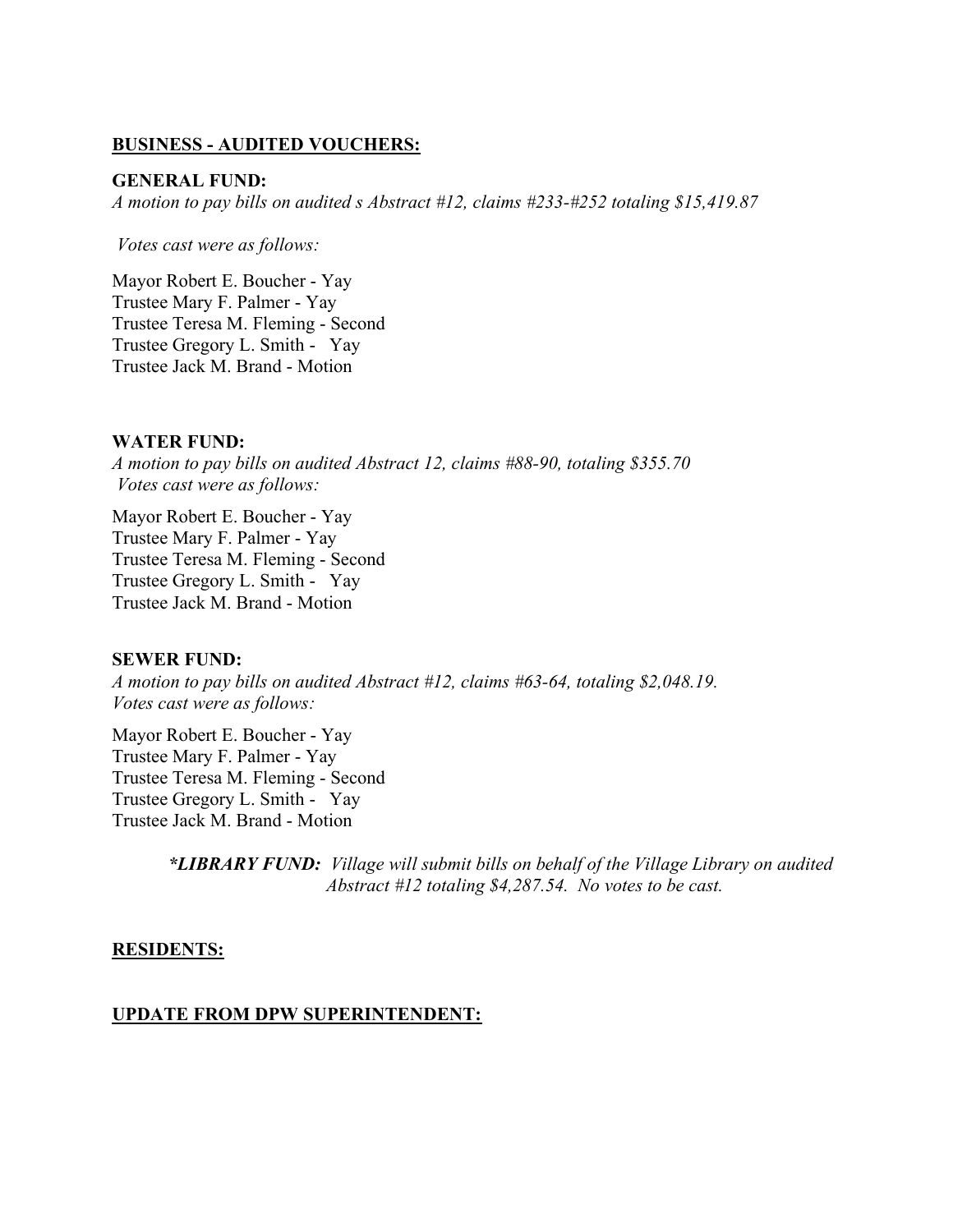# ADOPT THE 2022-2023 BUDGET:

A motion to adopt or amend the budget for FY2022-2023. Votes cast were as follows:

Mayor Robert E. Boucher - Yay Trustee Mary F. Palmer - Yay Trustee Teresa M. Fleming - Second Trustee Gregory L. Smith - Motion Trustee Jack M. Brand – Yay

# AMEND THE 2021-2022 BUDGET:

A motion to amend the accounts of A512.4(Snow) to A5110.4(Streets) in the amount of \$4000. Votes cast were as follows:

Mayor Robert E. Boucher - Yay Trustee Mary F. Palmer - Motion Trustee Teresa M. Fleming - Yay Trustee Gregory L. Smith - Yay Trustee Jack M. Brand - Second

# JACK WILLIAMS COMMUNITY PARK:

A motion to only reserve the Pavilions and keep the Recreation Building for Recreational use only. Votes cast were as follows:

Mayor Robert E. Boucher - Yay Trustee Mary F. Palmer - Yay Trustee Teresa M. Fleming - Motion Trustee Gregory L. Smith - Second Trustee Jack M. Brand - Yay

# PAYROLL:

A motion to make payroll timesheets due on Fridays. Votes cast were as follows:

Mayor Robert E. Boucher - Yay Trustee Mary F. Palmer - Yay Trustee Teresa M. Fleming - Motion Trustee Gregory L. Smith - Yay Trustee Jack M. Brand – Second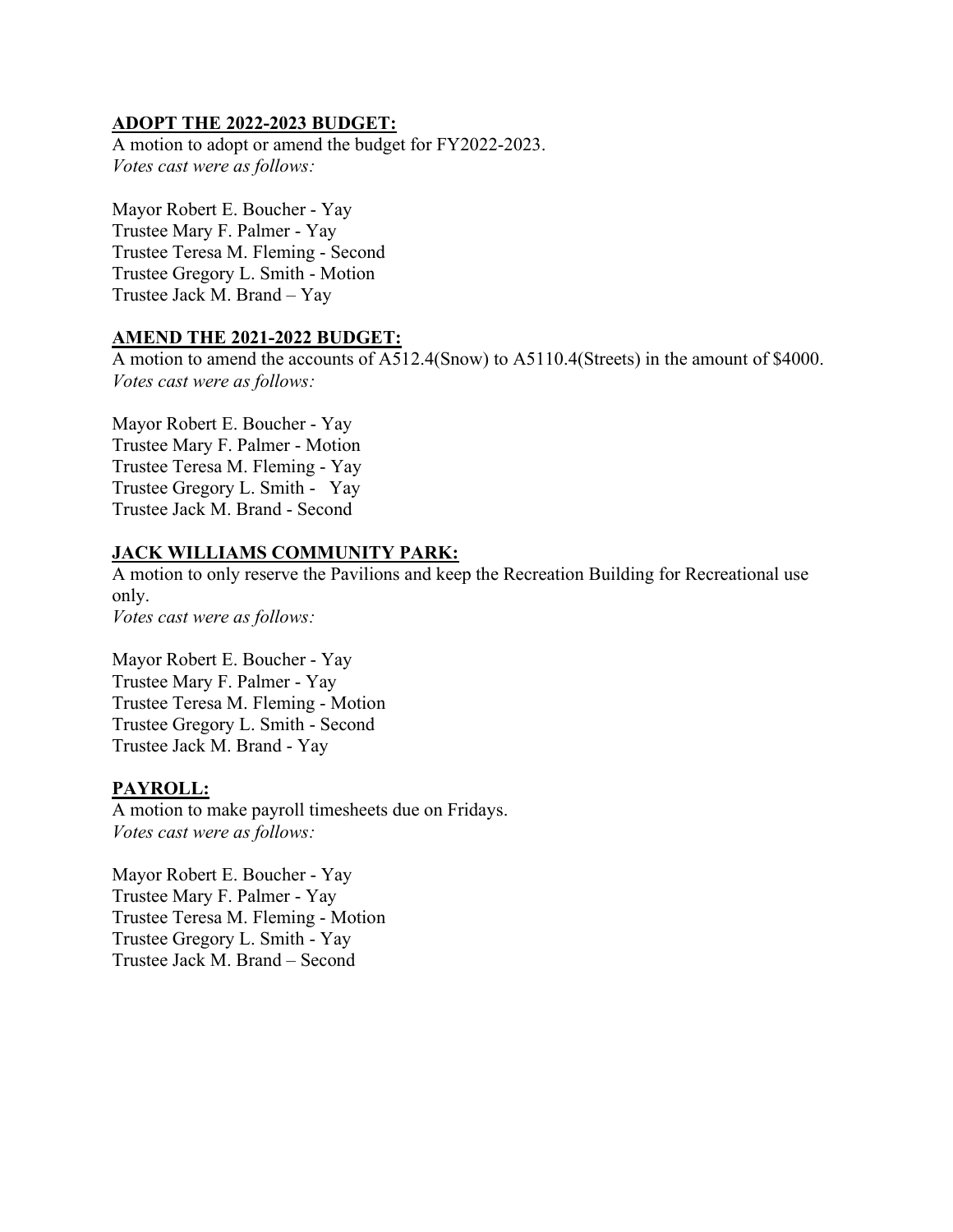# AMAZON BUSINESS:

A motion to approve a yearly amazon account for the village at \$179.00 will come out of A1325.4 Votes cast were as follows:

Mayor Robert E. Boucher - Yay Trustee Mary F. Palmer - Yay Trustee Teresa M. Fleming - Motion Trustee Gregory L. Smith - Yay Trustee Jack M. Brand - Second

# VILLAGE-WIDE CLEAN UP:

A motion to hold the Village Wide Clean-Up days on June  $13<sup>th</sup>$ ,  $14<sup>th</sup>$ , and  $15<sup>th</sup>$ . The price is \$35.00 per household and an additional \$10 for a mattress/box spring Votes cast were as follows:

Mayor Robert E. Boucher - Yay Trustee Mary F. Palmer - Motion Trustee Teresa M. Fleming - Second Trustee Gregory L. Smith - Yay Trustee Jack M. Brand - Yay

# AUDIT:

Message from Liz Bush Bowers & Company CPAs "Hi Taylor An estimate for an audit would be between 28,000 – 31,000. I would suggest agreed-upon procedures instead and estimate for a fee would be between \$16,000 - \$20,000. Very similar to audit procedures but not the additional cost of audit work and financial statements. The first availability we would have would be November."

Taylor has contacted NYCOM and Brody Smith (Village Attorney) for additional information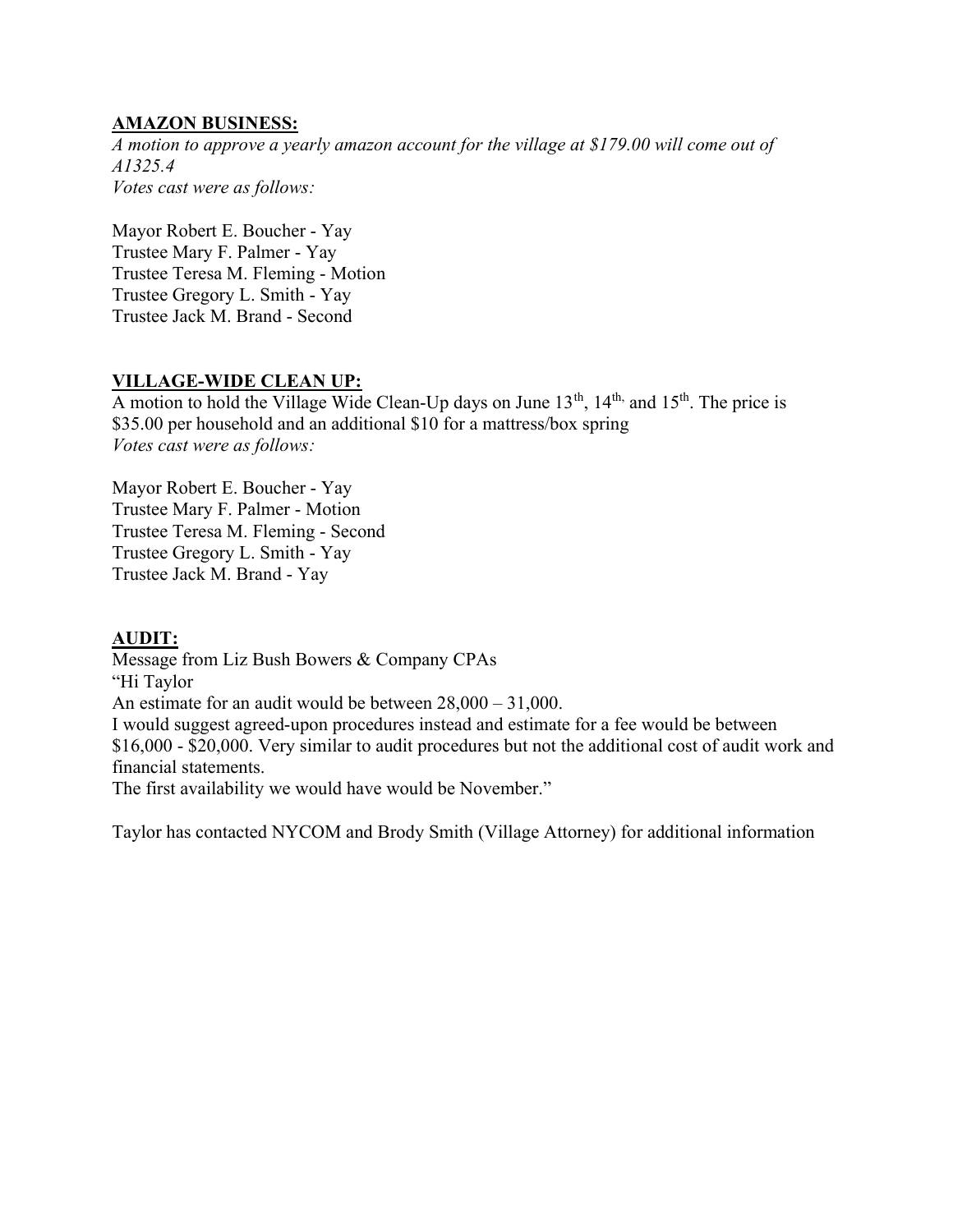# FRIENDS OF EVANS MILLS LETTERS:

**Friends of Evans Mills P.O. Box 25** Evans Mills, NY 13637

2 May 2022

Village of Evans Mills Board Members,

As you are aware the Village of Evans Mills will be celebrating its 100<sup>th</sup> Anniversary of Incorporation on September 10, 2022. To make this a truly successful event, The Friends of Evans Mills Organization has a few requests for assistance:

1. Install banner flags on approximately 20 telephone poles in the Village and contact National Grid for approval, if needed. The Organization will purchase the hardware and flags. I have personally spoken with Troy Phillips (Evans Mills Resident) and Ryan Doney (my son-in-law) to assist the Village in installing the hardware on a date that works for your employee(s). Mr. Phillips and Mr. Doney are both certified linemen. They would appreciate 30 days' notice to take a vacation day from work to assist. The hardware will cost approximately \$80 per light pole, the Town of LeRay will be donating money towards the purchase of the hardware. Flags will be purchased by town residents as part of our fundraising efforts. We have two different flags for purchase, the "Founding Families" and "Hometown Hero's". Once installed, the hardware will be for the Village's use after the Centennial Celebration, families can donate the flags to the Village for future celebrations (the flags are Red, White and Blue) or they can be returned to the family. When families order the flags they will be given the option to have them returned or donated to the Village.

2. Advertise the Spaghetti Dinner that will be held at the Evans Mills Fire Hall on June 8, 2022 on the Village website and social media pages. Details will follow once approved. We would also appreciate the Mayor and the Board Members participating in serving the spaghetti dinner.

3. Include flyer for Centennial Celebration in the June & August water bills.

4. Include a "Centennial Corner" in the newsletter for upcoming events and Centennial Celebration details.

We appreciate the Village and the Board for assisting us in making this celebration the "Best in History"! If you have any questions, please do not hesitate to contact me at (315) 408-3928.

# MOTION TO OPEN EXECUTIVE MEETING:

Mayor Robert E. Boucher - Yay Trustee Mary F. Palmer - Second Trustee Teresa M. Fleming - Yay Trustee Gregory L. Smith - Yay Trustee Jack M. Brand - Motion

#### MOTION TO CLOSE EXECUTIVE MEETING:

Mayor Robert E. Boucher - Yay Trustee Mary F. Palmer - Second Trustee Teresa M. Fleming - Yay Trustee Gregory L. Smith - Motion Trustee Jack M. Brand - Yay